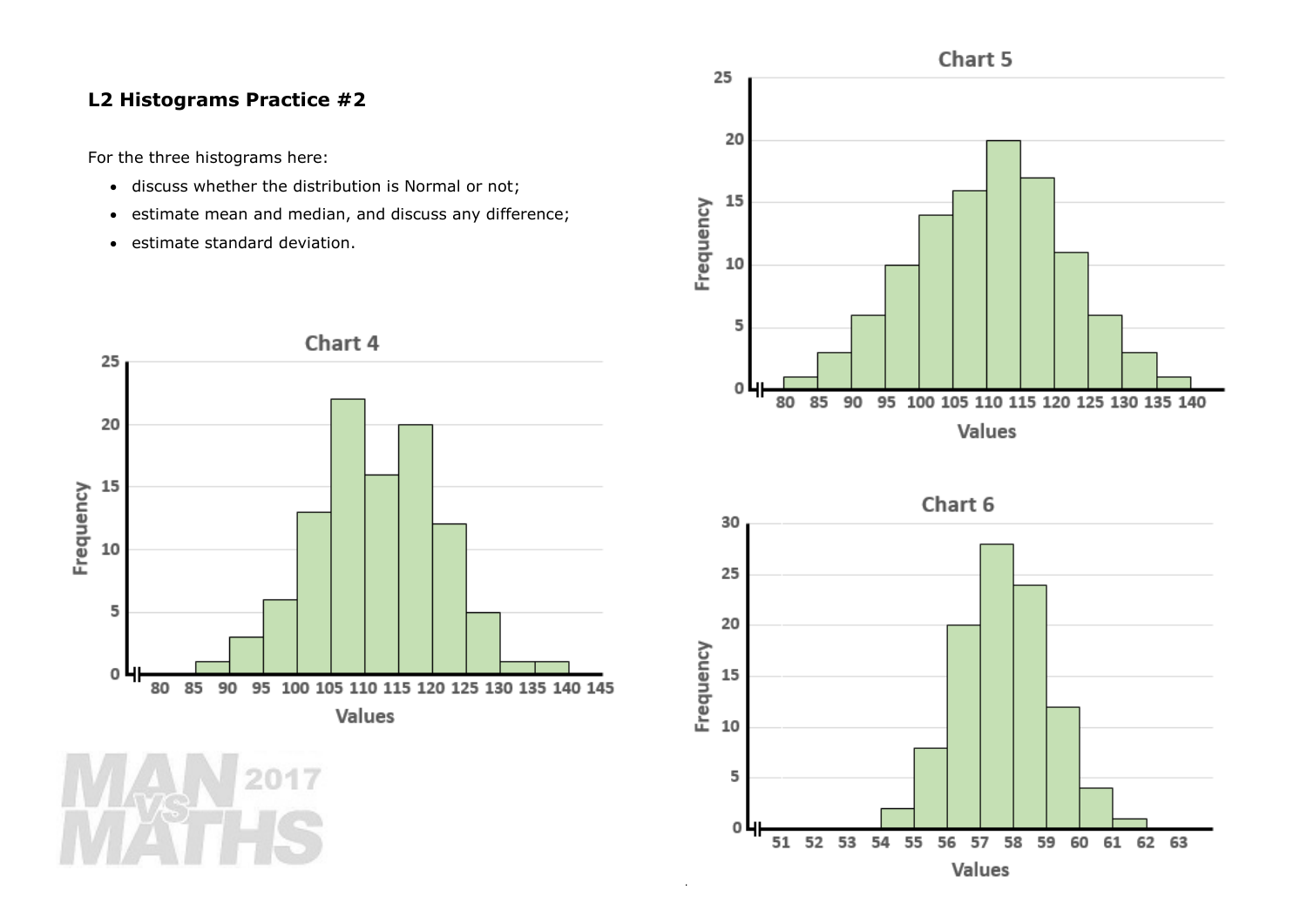## **Answers – L2 Histograms Practice #2**

Marks will depend as much on discussion of evidence as values given. Key terminology should be used rather than general terms.

The key features for a distribution being Normal should be discussed in each answer:

- "bell curve" shape fits the middle of the columns;
- symmetrical, allowing for some random variation in practice;
- drops off to effectively zero at 3 standard deviations.

The median can be found by adding up the total frequency and counting in from either end.

The mean will be the median, moved towards any skew away from symmetrical.

The standard deviation can be estimated by two methods:

- shown in red, the distance between the inflection points (where the curve stops getting steeper) is 2 σ;
- shown in green, the middle 95% of values covers 4  $\sigma$ , so the outermost 5% of values can be counted off and the distance found  $\div$  4.

Note, while all distributions have a standard deviation that we cannot make probability calculations for non-Normal ones. If a distribution is wildly non-Normal then σ cannot be calculated as if it is Normal.



## Values

This may well be Normal. We only have to move five or six values – shown from empty to paler green – to make it fit a bell curve perfectly. With a sample size of only 100 there is likely to quite a lot of deviation from exact. ,

Other than the lack of central peak the rest of the data is symmetrical, tails off quickly at the ends and looks very Normal.

However, the two spikes on either side may represent an actually bimodal distribution. We'd need more data to tell the difference – if a second set of 100 points showed the same pattern, we would assume it was not Normal.

Based on counting in 50 values, and also where the bell curve peaks, we can estimate the mean and media is about 113, definitely in the range 111–114.

Standard deviation is between 9 and 10. This can be seen from the red 2σ distance between the two points of inflection which is just under 20 apart, indicating  $\sigma$  = 10 or a bit less. Alternatively the green 4 $\sigma$  distance containing the middle 95% of values is 38, indicating  $σ = 9.5$ .